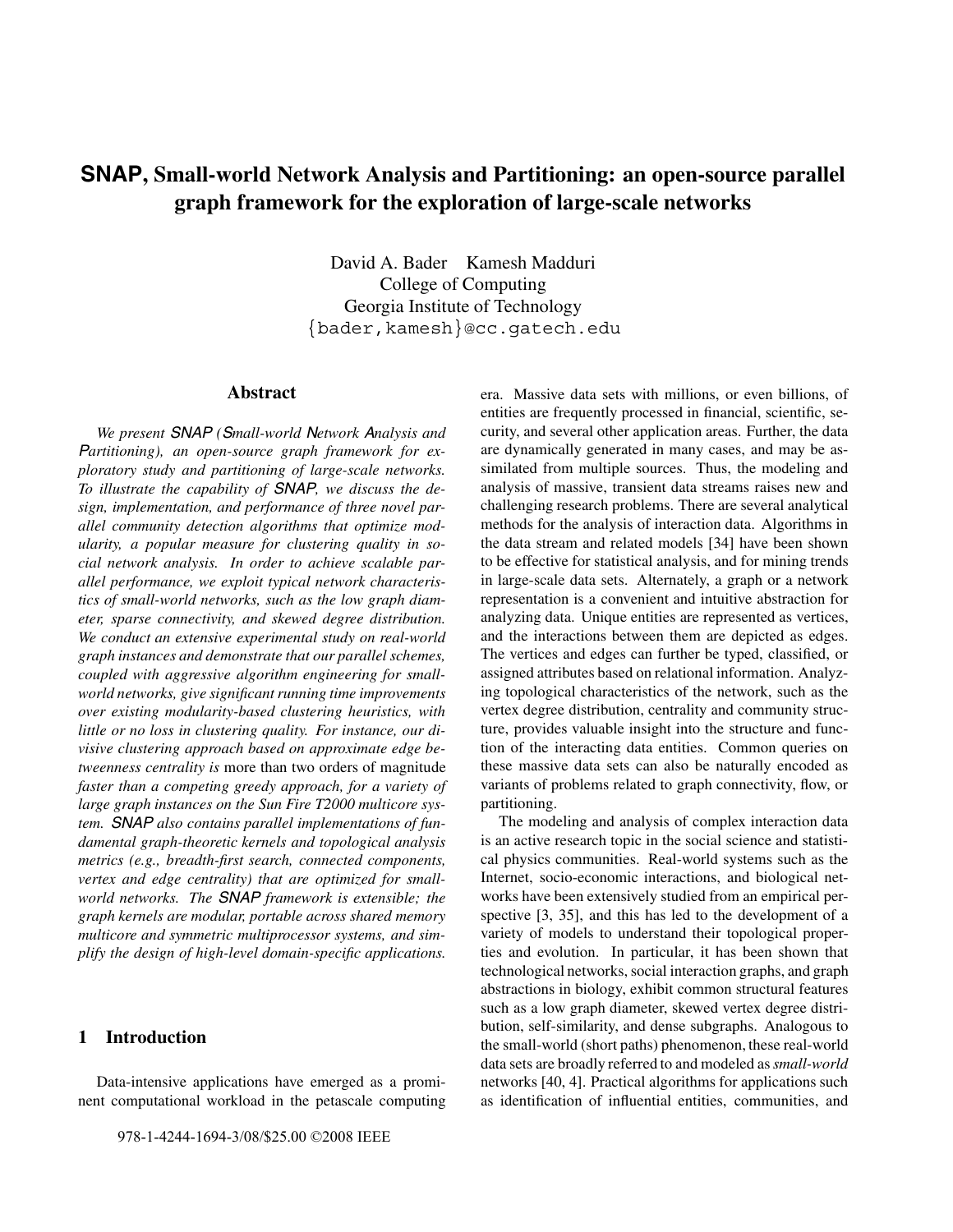anomalous patterns in social networks (in general, smallworld networks) are well-studied [21, 35].

However, in order to effectively utilize a network abstraction for solving massive data stream problems, we need to be able to compactly represent and process large-scale graphs, and also efficiently support fundamental analysis queries on them. On current workstations, it is infeasible to do exact in-core computations on large-scale graphs (by *large-scale*, we refer to graphs where the number of vertices and edges are in the range of 100 million to 10 billion) due to the limited physical memory. In such cases, parallel computing techniques can be applied to obtain exact solutions for memory and compute-intensive graph problems quickly. For instance, recent experimental studies on Breadth-First Search for large-scale sparse graphs show that a parallel incore implementation [8] is two orders of magnitude faster than an optimized external memory implementation [2]. Parallel graph algorithms is a well-studied research area, and there is extensive literature on work-efficient PRAM algorithms for several classical graph problems [23]. SNAP, the parallel network analysis framework we present in this paper, is a collection of holistic schemes that couple highperformance computing approaches with classical graph algorithms, social network analysis (SNA) techniques, and optimizations for small-world networks. The source code for SNAP is freely available from our website. We discuss exploratory graph analysis using SNAP in Section 3.

A key problem in social network analysis is that of finding communities, dense components, or detecting other latent structure. This is usually formulated as a graph clustering problem, and several indices have been proposed for measuring the quality of clustering (see [25, 14] for a review). Existing approaches based on the Kernighan-Lin algorithm [28], spectral algorithms [25], flow-based algorithms, and hierarchical clustering work well for specific classes of networks (e.g., abstractions from scientific computing, physical topologies), but perform poorly for smallworld networks. We will discuss the related problem of partitioning small-world networks in more detail in Section 2.2. Newman and Girvan recently proposed a divisive algorithm based on edge betweenness [37] that has been applied successfully to a variety of real networks. However, it is compute-intensive and takes  $O(n^3)$  time for sparse graphs (n denotes the number of vertices). This algorithm optimizes for a novel clustering measure called modularity, which has become very popular for social network analysis. We apply SNAP to the problem of small-world network clustering in this paper and present novel parallel algorithms that optimize modularity. We design three clustering schemes (two hierarchical agglomerative approaches, and one divisive clustering algorithm) that exploit typical topological characteristics of small-world networks. We also conduct an extensive experimental study and demonstrate that our parallel schemes give significant running time improvements over existing modularity-based clustering heuristics. For instance, our novel divisive clustering approach based on approximate edge betweenness centrality is *more than two orders of magnitude* faster than the Newman-Girvan algorithm on the Sun Fire T2000 multicore system, while maintaining comparable clustering quality. The algorithms are discussed in detail in Section 4.

# **2 Preliminaries**

The interaction data set is expressed using a graph abstraction  $G(V, E)$ , where V is the set of vertices representing unique interacting entities, and  $E$  is the set of edges representing the interactions. The number of vertices and edges are denoted by  $n$  and  $m$  respectively. The graph can be directed or undirected, depending on the input data. We will assume that each edge  $e \in E$  has a positive integer weight  $w(e)$ . For unweighted graphs, we use  $w(e) = 1$ . A *path* from vertex s to t is defined as a sequence of edges  $\langle u_i, u_{i+1} \rangle$ ,  $0 \le i < l$ , where  $u_0 = s$  and  $u_l = t$ . The *length* of a path is the sum of the weights of edges. We use  $d(s, t)$ of a path is the sum of the weights of edges. We use  $d(s, t)$ to denote the distance between vertices  $s$  and  $t$  (the minimum length of any path connecting s and t in  $G$ ). Let us denote the total number of shortest paths between vertices s and t by  $\sigma_{st}$ , and the number passing through vertex v by  $\sigma_{st}(v)$ .

## **2.1 Centrality Metrics**

One of the fundamental problems in network analysis is to determine the importance or *criticality* of a particular vertex or an edge in a network. While there has been extensive work on quantifying *centrality* and *connectivity* in a network, there is no single accepted definition. The measure of choice is dependent on the application and the network topology. We briefly define some of the centrality metrics we implement in SNAP, and refer the reader to [13, 9] for a detailed discussion on centrality analysis.

The degree of a vertex, or the *degree centrality*, is a simple local measure based on the notion of neighborhood. This index is useful in case of static graphs, for situations when we are interested in finding vertices that have the most direct connections to other vertices. *Closeness centrality* is a global index that measures the closeness, in terms of distance  $\left( CC(v) = \frac{1}{\sum_{u \in V} d(v, u)} \right)$ <br>vertices in the network Vertices ), of a vertex to all other vertices in the network. Vertices with a smaller total distance are considered more important. *Betweenness centrality* is a shortest paths enumeration-based global metric, introduced by Freeman in [20]. Let  $\delta_{st}(v)$  denote the *pairwise dependency*, or the fraction of shortest paths between s and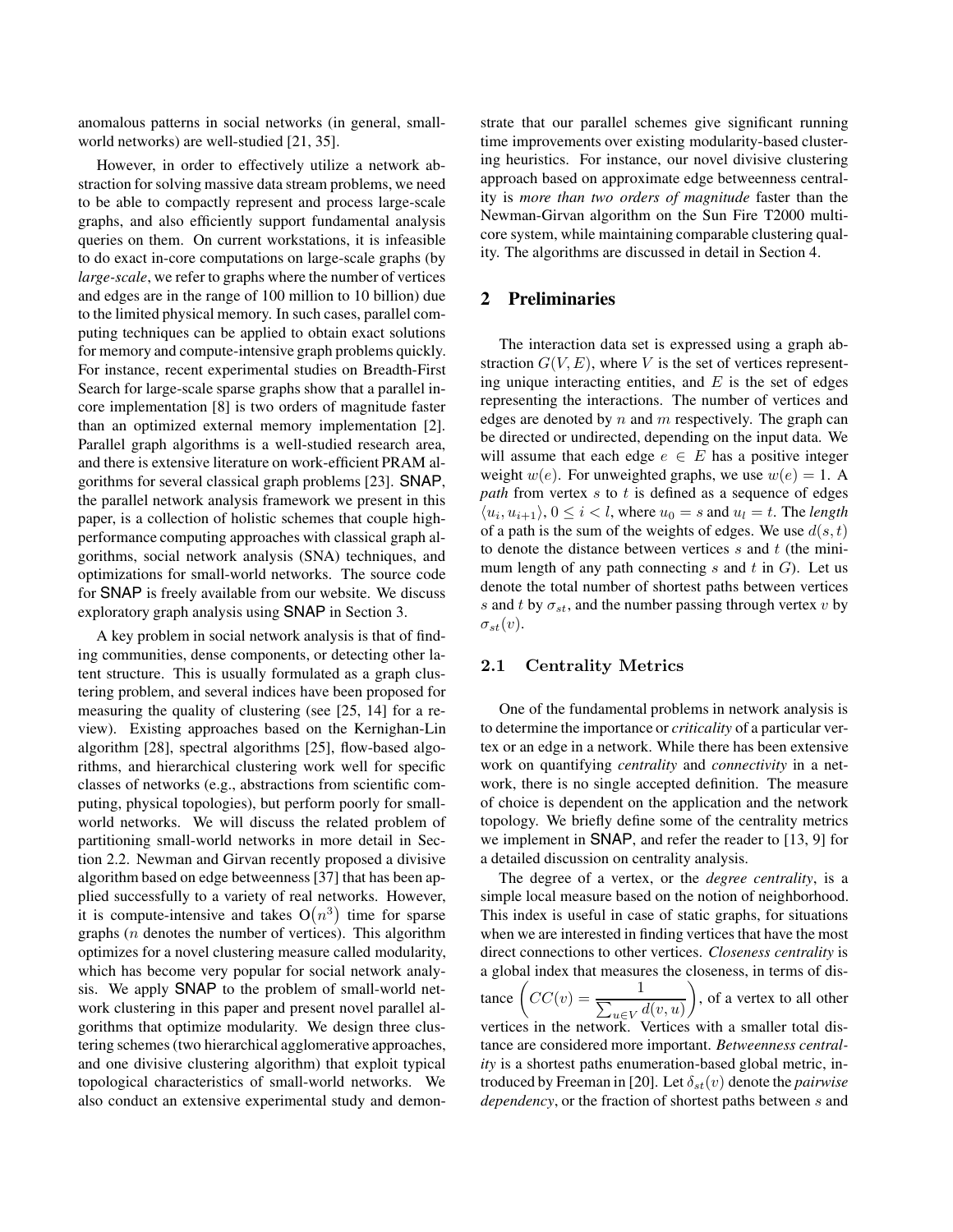t that pass through v:  $\frac{\sigma_{st}(v)}{\sigma_{st}}$ . Then, betweenness centrality of a vertex v is defined as  $BC(v) = \sum_{s \neq v \neq t \in V} \delta_{st}(v)$ .<br>Betweenness centrality of a vertex measures the control a Betweenness centrality of a vertex measures the control a vertex has over communication in the network, and can be used to identify critical vertices in the network. High centrality indices indicate that a vertex can reach other vertices on relatively short paths, or that a vertex lies on a considerable fraction of shortest paths connecting pairs of other vertices. Key applications of centrality analysis include assessing lethality in biological networks [24, 38], study of sexual networks and AIDS [31], identifying key actors in terrorist networks [16], and supply chain management processes.

# **2.2 Graph Partitioning**

Graph partitioning and community detection are related problems, but with an important difference: the most commonly used objective function in partitioning is minimization of edge cut, while trying to *balance the number of vertices* in each partition. The number of partitions is typically an input parameter for a partitioning algorithm. Clustering, on the other hand, optimizes an appropriate applicationdependent measure, and the number of clusters needs to be computed. Multi-level algorithms and spectral heuristics have been shown to be very effective for partitioning graph abstractions derived from physical topologies, such as finite-element meshes arising in scientific computing. Software packages implementing these algorithms (e.g., Chaco [22] and Metis [27, 26]) are freely available, computationally efficient, and produce high-quality partitions in most cases. A natural question that arises is whether these partitioning algorithms, or simple variants, can be applied to small-world networks as well.

Table 1 summarizes results from an experiment to test the quality of existing partitioning packages on small-world networks. We consider graph instances from three different families (a road network, a sparse random graph, and a synthetic small-world network), but of the same size: roughly 200,000 vertices and 1 million edges. We report the edge cut for a balanced 32-way partitioning of each of these graphs, using four partitioning techniques (the default multilevel partitioning approaches from Metis, pmetis and kmetis, and two spectral heuristics from Chaco). Observe that the edge cut for the random and power-law graphs is nearly two orders of magnitude higher than the cut for the nearly-Euclidean road network. Clearly, existing partitioning tools fail to partition small-world networks since these networks lack the topological regularity found in scientific meshes and physical networks, where the degree distribution is relatively constant and most connectivity is localized. Also, random and small-world networks have a lower diameter  $(O(\log n))$ , or in some cases  $O(1)$  than physical

networks (e.g.,  $O(\sqrt{n})$  for Euclidean topologies). Lang<br>[29, 30] provides further empirical evidence that *cut quality* [29, 30] provides further empirical evidence that *cut quality varies inversely with cut balance* for social graphs such as the Yahoo! IM network and the DBLP collaboration data set. Further, he shows that the spectral method tends to break off small parts of the graphs. This finding is corroborated by a recent theoretical result from Mihail and Papadimitriou [33]. They prove that for a random graph with a skewed degree distribution, the largest eigenvalues are in correspondence with high-degree vertices, and the corresponding eigenvectors are the characteristic vectors of their neighborhoods. Spectral analysis in this case ignores structural features of the graph in favor of high-degree vertices.

Recent research efforts have focused on adapting multilevel and spectral partitioning techniques to small-world graphs. Abou-Rjeili and Karypis [1] present new coarsening heuristics for multilevel approaches that outperform (give a lower edge cut) Metis and Chaco. As it is difficult to theoretically analyze general small-world networks, researchers have been looking at applying spectral analysis to synthetic graph models. For instance, Dasgupta et al. [18] provide a normalization of the Laplacian that improves the performance of the spectral approach on a planted-partition random graph model. Clustering heuristics based on the above graph partitioning algorithms optimize for conductance, a measure that compares the cut size to cut balance. However, based on empirical and theoretical evidence that it is difficult to obtain balanced partitions in small-world networks, we focus on optimizing *modularity* [37], a popular heuristic from the complex network analysis community.

#### **2.3 Modularity as a clustering measure**

Intuitively, modularity is a measure that is based on optimizing *intra-cluster density over inter-cluster sparsity* [14]. Let  $C = (C_1, ..., C_k)$  denote a partition of V such that  $C_i \neq \phi$  and  $C_i \cap C_j = \phi$ . We call C a clustering of G and each  $C_i$  is defined to be a *cluster*. The cluster  $G(C_i)$  is identified with the induced subgraph  $G[C_i] := (C_i, E(C_i)),$ where  $E(C_i) := \{ \langle u, v \rangle \in E : u, v \in C_i \}.$  Then,<br> $E(C) := \bigcup_{k=0}^{k} E(C_k)$  is the set of intra-cluster edges and  $E(C) := \bigcup_{i=1}^{k} E(C_i)$  is the set of intra-cluster edges and  $E(C) := E - E(C)$  is the set of inter-cluster edges  $\tilde{E}(C) := E - E(C)$  is the set of inter-cluster edges. Let  $m(C_i)$  denote the number of inter-cluster edges in  $C_i$ . Then, the modularity measure  $q(C)$  of a clustering C is defined as

$$
q(C) = \sum_{i} \left[ \frac{m(C_i)}{m} - \left( \frac{\sum_{v \in C_i} deg(v)}{2m} \right)^2 \right]
$$

To maximize the first term, the number of intra-cluster edges should be high, whereas the second term is minimized by splitting the graph into multiple clusters with small total degrees. If a particular clustering gives no more intra-community edges than would be expected by random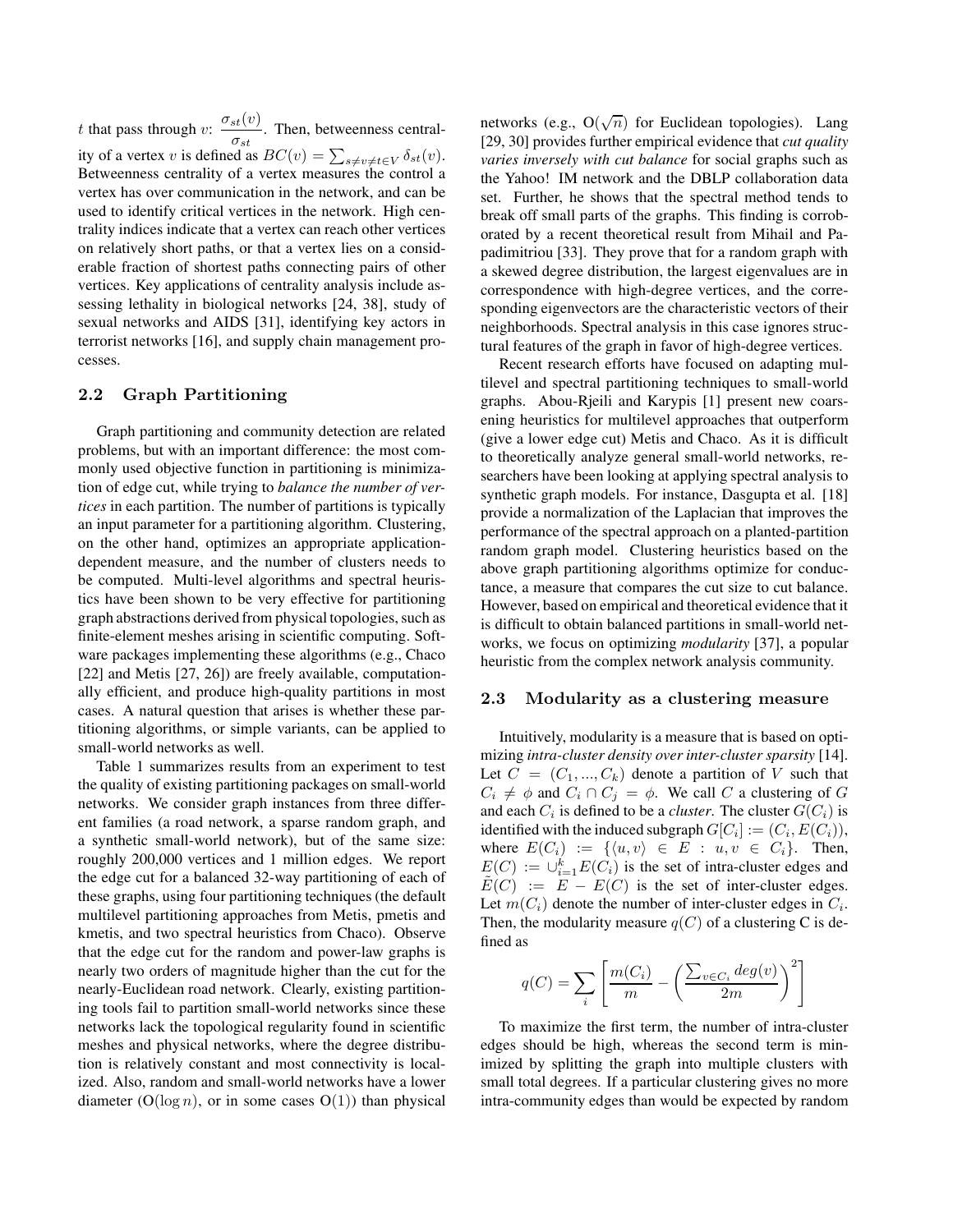| Graph Instance  | Metis-kway | Metis-recur | Chaco-ROI | Chaco-LAN |
|-----------------|------------|-------------|-----------|-----------|
| Physical (road) | 1.856      | 1.703       | 2.937     | 3.913     |
| Sparse random   | 685,211    | 706,625     | 717,960   | 737.747   |
| Small-world     | 805,903    | 736,560     |           |           |

**Table 1. Performance results (edge cut) for a 32-way partitioning of three different graph instances, using standard partitioning algorithms from the Chaco and Metis packages. Chaco-RQI and Chaco-LAN fail to complete for the small-world network instance.**

chance, we will get  $Q = 0$ . Values greater than 0 indicate deviation from randomness, and empirical results show that values greater than 0.3 indicate significant community structure. Modularity has found widespread acceptance in the network analysis community, and there have been an array of heuristics, based on spectral analysis, simulated annealing, greedy agglomeration, and extremal optimization [36] proposed to optimize it. Brandes *et al.* [12] recently showed that maximizing modularity is strongly  $N\mathcal{P}$ complete, and this has led to renewed interest in designing better algorithms for modularity maximization. We present three new modularity-maximization heuristics in Section 4 and compare them with the current state-of-theart approaches discussed in [36].

# **3 The SNAP Infrastructure for Exploratory Network Analysis**

SNAP is a modular graph infrastructure for analyzing and partitioning interaction graphs, targeting multicore and manycore platforms. SNAP is implemented in C and uses POSIX threads and OpenMP primitives for parallelization. The source code is freely available online from our web site.

In addition to partitioning and analysis support for interaction graphs, SNAP provides an optimized collection of algorithmic "building blocks" (efficient implementations of key graph-theoretic kernels) to end-users. In prior work, we have designed novel parallel algorithms for several graph problems that run efficiently on shared memory systems. Our implementations of breadth-first graph traversal [8], shortest paths [32, 17], spanning tree [5], MST, connected components [6], and other problems achieve impressive parallel speedup for arbitrary, sparse graph instances. We redesign and integrate several of our recent parallel graph algorithms into SNAP, with additional optimizations for small-world networks. SNAP provides a simple and intuitive interface for network analysis application design, effectively hiding the parallel programming complexity involved in the low-level kernel design from the user. In this section, we highlight some of the algorithmic and data structure choices involved in the design of the SNAP framework, and discuss analysis techniques that are currently supported.

#### **Data Representation**

Efficient data structures and graph representations are key to high performance parallel graph algorithms. In order to process massive graphs, it is particularly important that the data structures are space-efficient. The primary graph representation supported in SNAP is a vertex adjacency list representation, implemented using cache-friendly adjacency arrays. This representation is simple and the preferred choice for static graph algorithms. However, for algorithms that require dynamic structural updates to the graph, we need to efficiently support insertion and deletion of edges. We use an auxiliary graph representation that uses dynamic, resizable adjacency arrays. To speed up deletions, adjacencies can be ordered by sorting them by their vertex or edge identifier. Further, several optimizations are possible for smallworld graphs. Small-world networks typically have an unbalanced degree distribution – the majority of the vertices are low-degree ones, and there are a few vertices of very high degree. In such cases, we could have a threshold on the degree and represent low-degree vertex adjacencies in a simple, unsorted adjacency representation, but adjacencies of high-degree vertices in a tree structure such as treaps [39]. Treaps are randomized search trees that support fast insertion, deletion, searching, joining and splitting. In addition, there are efficient parallel algorithms for set operations on treaps such as union, intersection and difference. Based on the graph update rate, and the insertion to deletion ratio for an application, we could choose an appropriate graph representation.

#### **Graph Kernels**

The SNAP graph kernels are primarily designed to exploit fine-grained thread level parallelism in graph traversal. We apply one of the following two paradigms in the design of parallel kernels: *level-synchronous* graph traversal, where vertices at each level are visited in parallel; or *path-limited searches*, in which multiple searches are concurrently executed and aggregated. The level-synchronous approach is particularly suitable for small-world networks due to their low graph diameter. Support for fine-grained efficient synchronization is critical in both these approaches. We try to aggressively reduce locking and barrier con-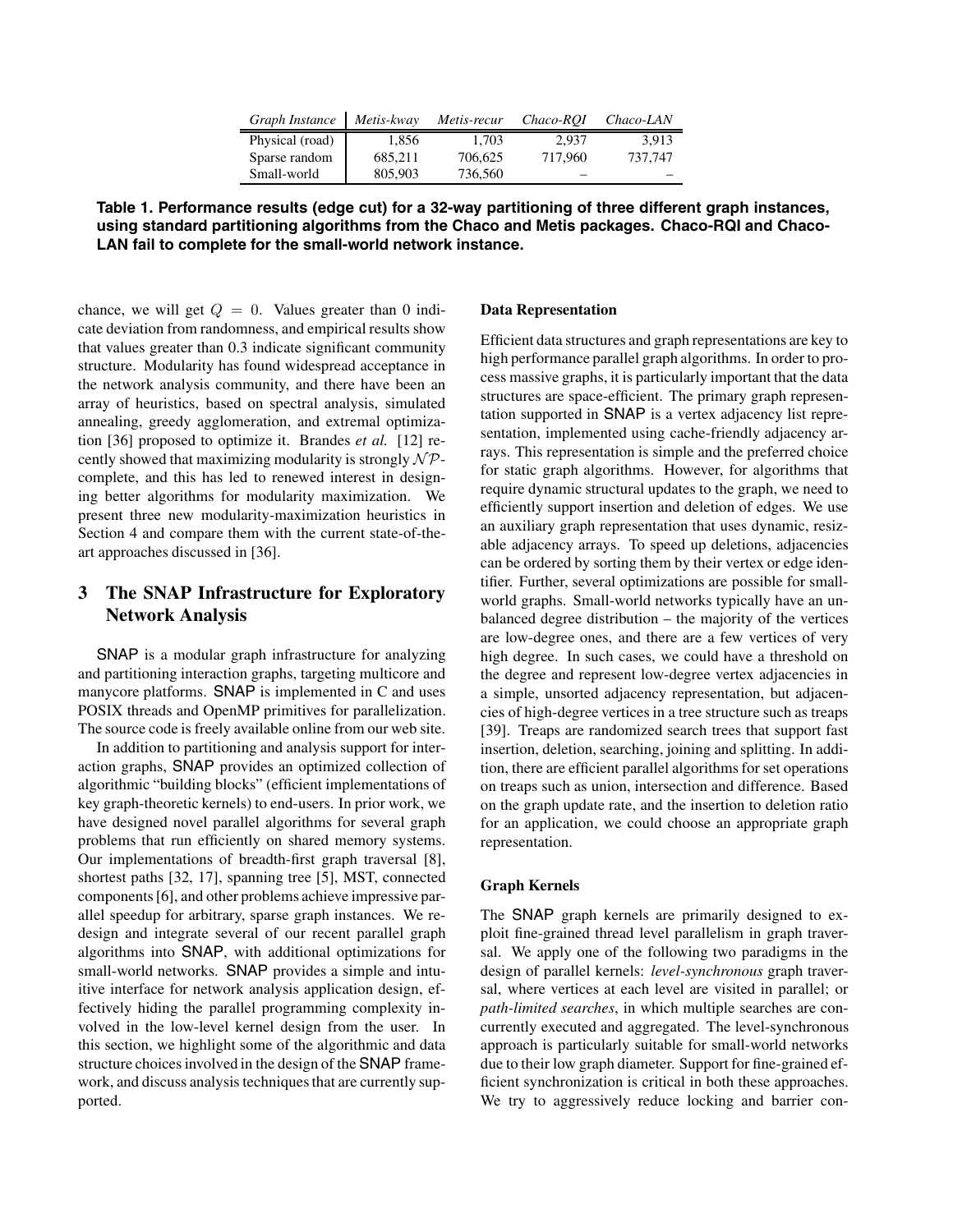

**Figure 1. The SNAP Framework Overview**

structs through algorithmic changes, as well as implementation optimizations. For the BFS kernel, we use a lockfree level-synchronous algorithm that significantly reduces shared memory contention. The minimum spanning tree algorithm uses a lazy synchronization scheme coupled with work-stealing graph traversal to yield a greater granularity of parallelism. While designing fine-grained algorithms for small-world networks, we also consider the unbalanced degree distributions. In a level-synchronized parallel BFS where vertices are statically assigned to processors without considering their degree, it is highly probable that there will be phases with severe work imbalance. To avoid this, we first estimate the processing work to be done from each vertex, and then assign them accordingly to processors. We visit adjacencies of high degree vertices in parallel for better load balancing. With these optimizations, we demonstrate that the performance of our fine-grained BFS and shortest path algorithms [8, 32] is mostly independent of the graph degree distribution.

We utilize these efficient kernel implementations as building blocks for higher level algorithms such as centrality and partitioning. For these algorithms, we also consider performance trade-offs associated with memory utilization and parallelization granularity. In cases where the input graph instance is small enough, we can trade off space with a coarse-grained parallelization strategy, thus reducing synchronization overhead. We utilize this technique in the compute-intensive  $(O(mn)$  work) exact betweenness centrality calculation, where the centrality score computation requires  $n$  graph traversals. The fine-grained implementation parallelizing each graph traversal requires  $O(m + n)$ space, whereas the memory requirements of the coarsegrained approach, in which the  $n$  traversals are distributed among p processors, are  $O(p(m+n))$ . We also incorporate small-world network specific optimizations in the choice of data structures for centrality computations. For instance, the predecessor sets of a vertex in shortest path computations, required in centrality computations, are implemented differently for low-degree and high-degree vertices. The parallel algorithms, coupled with small-world network optimizations, enable SNAP to analyze networks that are three orders of magnitude larger than the ones that can be processed using commercial and research software packages for SNA (e.g., Pajek [11], InFlow, UCINET).

#### **Network Analysis Metrics and Preprocessing Routines for Small-world Networks**

The crux of exploratory graph analysis is a systematic computational study of the structure and dynamics of a network, using a discriminating selection of topological metrics. SNAP supports fast computation of simple as well as novel SNA metrics, such as average vertex degree, clustering coefficient, average shortest path length, rich-club coefficient, and assortativity. Most of these metrics have a linear, or sub-linear computational complexity and are straightforward to implement. When used appropriately, they not only provide insight into the network structure, but also help speed up subsequent analysis algorithms. For instance, the average neighbor connectivity metric is a weighted average that gives the average neighbor degree of a degree- $k$  vertex. It is an indicator of whether vertices of a given degree preferentially connect to high- or lowdegree vertices. Assortativity coefficient is a related metric proposed by Newman, which is an indicator of community structure in a network. Based on the these metrics, it is easy to identify instances of specific graph classes, such as bipartite graphs, and networks with pronounced community structure. This helps us choose an appropriate community detection algorithm and a clustering measure for which to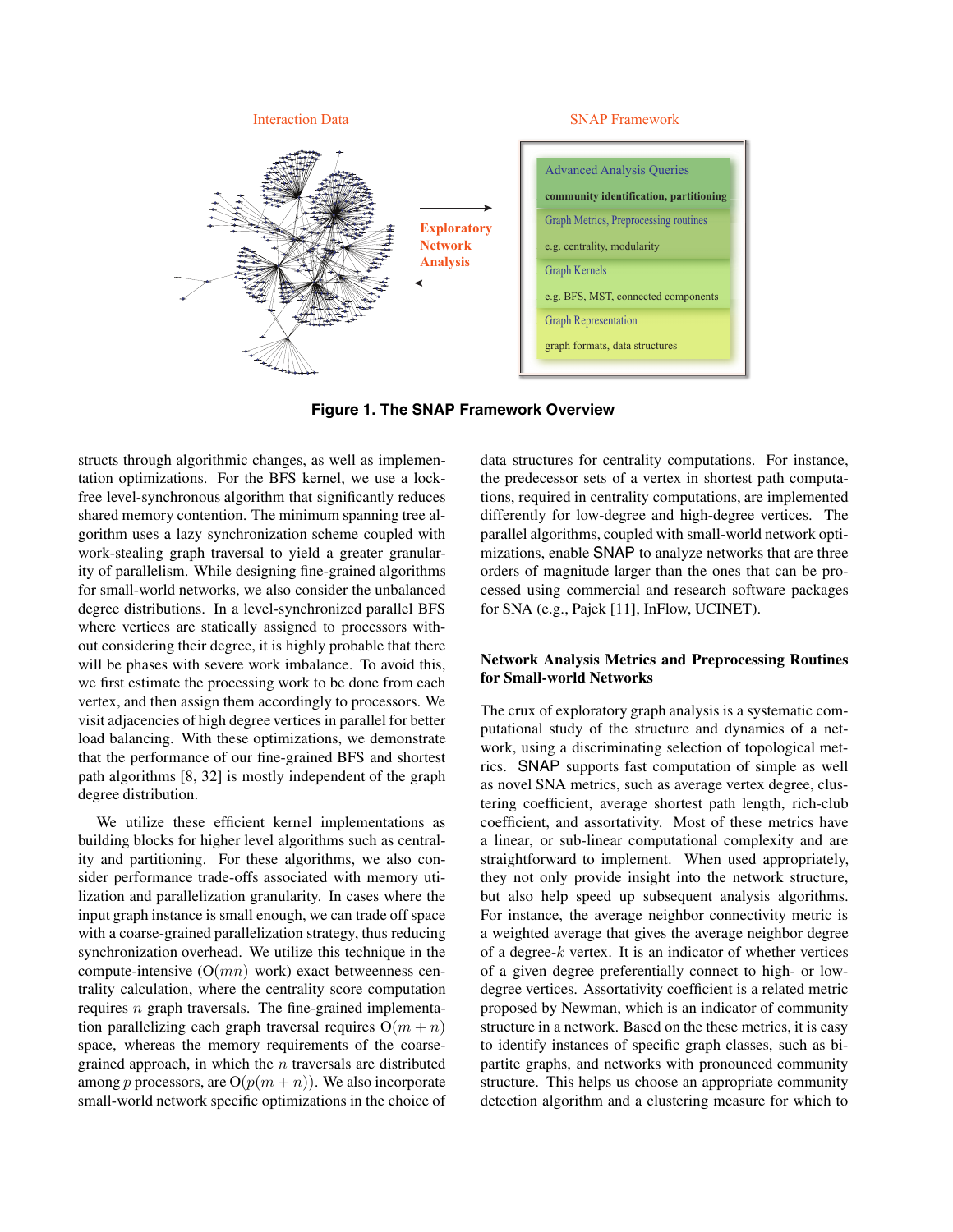optimize. Other preprocessing kernels include computation of connected and biconnected components of the graph. If a graph is composed of several large connected components, it can be decomposed and individual components can be analyzed concurrently. In case of protein interaction networks in computational biology, we find that vertices that are articulation points (determined from computing biconnected components), but have a low degree, are unlikely to be essential to the network [10]. All these preprocessing steps combined together potentially offer an order of magnitude speedup or more [9] for key analysis kernels on real-world network instances.

# **4 Parallel Community Identification Algorithms**

The parallel algorithms we present for community identification are based on modularity maximization. Intuitively, modularity captures the idea that a good division of a network into communities is one in which there are *fewer than expected* edges between communities, and not one that just minimizes edge cut. Since the general problem of modularity optimization is  $N\mathcal{P}$ -complete [14], we explore greedy strategies that maximize modularity. Existing algorithms fall into two broad classes, divisive or agglomerative, based on how the division is done. In the agglomerative method, each vertex initially belongs to a singleton community, and two communities whose amalgamation produces an increase in the modularity score are merged together. The agglomeration can be represented by a tree, referred to as a dendrogram, whose internal nodes correspond to joins. In the following discussion, we present three novel *parallel* algorithms, one divisive and two agglomerative approaches, that are built on top of optimized SNAP analysis kernels.

# **Approximate betweenness-based divisive algorithm (pBD)**

Our first approach is a divisive algorithm in which we initially treat the entire network as one community, and iteratively determine *critical* links in the network that can be cut. By doing this repeatedly, we divide the network into smaller and smaller components, and can also keep track of the clustering quality at each step by computing the modularity score. Algorithm 1 gives the high-level pseudocode for this iterative approach, and our parallelization strategy. We explain each step in more detail below.

There are several possible approaches to select the *critical link* on each iteration. Newman and Girvan [36] suggest picking edges based on their betweenness score, and show that this approach results in significantly higher modularity scores compared to other known greedy heuristics. **Algorithm 1:** Approximate betweenness-based divisive algorithm (pBD)

**Input**:  $G(V, E)$ , length function  $l : E \to \mathbb{R}$ 

- **Output:** A partition  $C = (C_1, ..., C_k)$  ( $C_i \neq \phi$  and  $C_i \cap C_j = \phi$  of V that maximizes modularity; A dendrogram  $D$  representing the clustering steps.
- **<sup>1</sup>** Optional step: Run *biconnected components*, identify articulation points and bridges.
- 2  $number \leftarrow 0$ ;
- **<sup>3</sup> while** numIter < m **do**
- **<sup>4</sup>** Find edge e*<sup>m</sup>* with the highest *approximate betweenness centrality* score **in parallel**.
- **<sup>5</sup>** Mark edge e*<sup>m</sup>* as *deleted* in the graph G.
- $\bullet$  Run connected components on  $G$ , update dendrogram and number of clusters **in parallel**.
- **<sup>7</sup>** Compute modularity of the current partitioning **in parallel**.
- **8**  $numInter \leftarrow numIter + 1;$
- **<sup>9</sup>** Inspect the dendrogram, set C to the clustering with the highest modularity score.

The problem with this approach is that it is computationally expensive — we need to recompute edge betweenness centrality scores at each step of the algorithm, and there can be  $O(m)$  iterations in the worst case. Although it might be tempting to compute betweenness scores only once and then remove edges in that order, Newman and Girvan show that this results in inferior clustering quality for several smallworld networks.

We rely on extensive algorithm engineering and parallelization to speed up the Newman-Girvan edge betweenness technique, while trying to maintain the quality of clustering. First, observe that on each iteration, we only need to identify the edge with the highest centrality score. We recently proposed a novel betweenness computation algorithm based on adaptive sampling [7] for estimating the centrality score of a *specific vertex or edge* in a general network. It is adaptive in that the number of samples (graph traversals) varies with the information obtained from each sample; further, we show high-probability bounds on the estimated error. In practice, after extensive experimentation on real-world networks, we show that on an average, we can estimate betweenness scores of high-centrality (the top 1%) entities with less than 20% error, by sampling just 5% of the vertices. We replace the exact centrality computation algorithm with the approximate betweenness approach, and only recompute aproximate betweenness scores of the known high-centrality edges (step 4 of Algorithm 1).

A second effective optimization is to vary the granularity of parallelization as the clustering algorithm proceeds.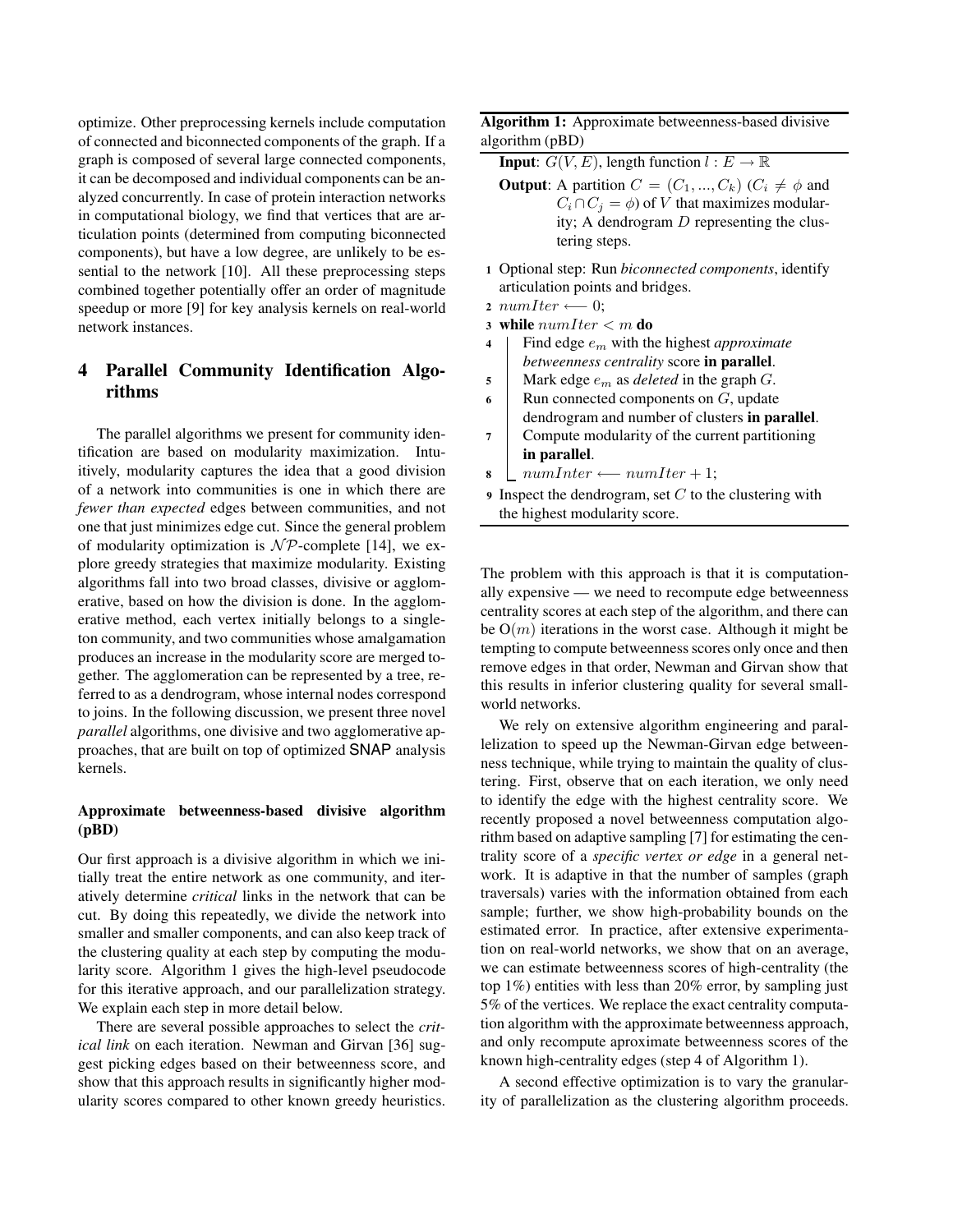In the initial iterations of the algorithm, before the graph is split up into connected components of smaller sizes, we parallelize computation of approximate betweenness centrality. Once the graph is decomposed into a large number of isolated components, we can switch to computing exact centrality. We can then exploit parallelism at a coarser granularity, by computing centrality scores of each component in parallel. This switch in the parallelism granularity is semiautomatic (controller by a user parameter) in our SNAP implementation. In addition, we parallelize the  $O(m)$ -work kernels such as modularity computation (step 7 of Algorithm 1) and dendrogram updates (step 6 of Algorithm 1). Note that varying the parallelization granularity does not affect the quality of clustering (the modularity score) in any manner.

From empirical evidence, we observe that bridges in the network (determined by computing biconnected components) are likely to have high edge centrality scores. We apply this heuristic as an optional step (step 1 of Algorithm 1) to determine a set of potential high-centrality edges in the graph, and to accelerate approximate betweenness computation.

# **Modularity-maximizing agglomerative clustering algorithm (pMA)**

| Algorithm 2: Modularity-maximizing agglomerative                                  |
|-----------------------------------------------------------------------------------|
| clustering algorithm (pMA)                                                        |
| <b>Input:</b> $G(V, E)$ , length function $l : E \to \mathbb{R}$                  |
| <b>Output:</b> A partition $C = (C_1, , C_k)$ ( $C_i \neq \phi$ and               |
| $C_i \cap C_j = \phi$ of V that maximizes modular-                                |
| ity.                                                                              |
| $n \cap C \longleftarrow n$                                                       |
| 2 Max heap $H \longleftarrow \phi$ ;                                              |
| 3 foreach $v \in V$ do                                                            |
| $\Delta Qd[v]$ (dynamic array) $\longleftarrow \phi$ ;<br>$\overline{\mathbf{4}}$ |
| $\Delta Qb[v]$ (multilevel bucket) $\longleftarrow \phi;$<br>5                    |
| Add modularity update value corresponding to<br>6                                 |
| each neighbor (adjacent community) of $v$ to both                                 |
| $\Delta Qb[v]$ and $\Delta Qd[v]$ .                                               |
| Add community-pair with the maximum<br>7                                          |
| modularity update value to $H$ .                                                  |
| while $nC > 1$ do<br>8                                                            |
| Select the community pair $(i, j)$ corresponding<br>9                             |
| to the largest value in $H$ .                                                     |
| Update $\Delta Qd$ , $\Delta Qb$ , H in parallel, and<br>10                       |
| increment modularity score.                                                       |
| $nC \longleftarrow nC - 1;$<br>11                                                 |

**11**  $\bigsqcup nC$  ←−  $nC$  − 1;<br>**12** Inspect *Q*, set *C* to the clustering with the highest modularity score.

A greedy agglomerative approach starts from a state of  $n$  singleton communities, and iteratively merges the pair of communities that result in the greatest increase in modularity. Clauset *et al.* [15] give an algorithm that runs in  $O(md \log n)$  time, where d is the depth of the resulting dendrogram. The primary data structure is an implicitlymaintained sparse matrix  $\Delta Q$ , where  $\Delta Q(i, j)$  corresponds to a increase in modularity on merging clusters  $C_i$  and  $C_j$ . We design a new parallel algorithm (pMA, see Algorithm 2) that performs the same greedy optimization as Clauset *et al.*'s approach, but uses data representations supported in SNAP for the modularity update matrix. We store each row of the matrix as a sorted dynamic array (so that elements can be identified or inserted in  $O(\log n)$  time), as well as a multi-level bucket (to identify the largest element quickly). We parallelize two steps in every iteration of the greedy approach – the matrix rows representing the two communities  $C_i$  and  $C_j$  are merged in parallel; secondly, if  $C_i$  and  $C_j$ are connected to other communities, the corresponding  $\Delta Q$ updates can be parallelized. This algorithm is significantly faster than the divisive clustering approach, with the tradeoff of loss in clustering quality for some graph instances.

#### **Greedy local aggregation algorithm (pLA)**

|                                                                                                                                | <b>Algorithm 3:</b> Greedy local aggregation algorithm (pLA)     |  |  |  |  |
|--------------------------------------------------------------------------------------------------------------------------------|------------------------------------------------------------------|--|--|--|--|
|                                                                                                                                | <b>Input:</b> $G(V, E)$ , length function $l : E \to \mathbb{R}$ |  |  |  |  |
| <b>Output:</b> A partition $C = (C_1, , C_k)$ ( $C_i \neq \emptyset$ and<br>$C_i \cap C_j = \phi$ of V that maximizes modular- |                                                                  |  |  |  |  |
| ity.                                                                                                                           |                                                                  |  |  |  |  |
| 1 Run biconnected components to identify bridges.                                                                              |                                                                  |  |  |  |  |
| Delete bridges, run connected components.<br>$\overline{2}$                                                                    |                                                                  |  |  |  |  |
| 3                                                                                                                              | <b>foreach</b> connected component $C$ in $G$ <b>do</b>          |  |  |  |  |
| 4                                                                                                                              | $n_C \longleftarrow$ number of vertices in the component;        |  |  |  |  |
| 5                                                                                                                              | while $n_C > 1$ do                                               |  |  |  |  |
| 6                                                                                                                              | Select a vertex $v$ at random in parallel.                       |  |  |  |  |
| 7                                                                                                                              | Merge vertices/clusters adjacent to $v$ and                      |  |  |  |  |
|                                                                                                                                | create a new cluster, based on an appropriate                    |  |  |  |  |
|                                                                                                                                | local clustering metric (e.g., degree,                           |  |  |  |  |
|                                                                                                                                | clustering coefficient).                                         |  |  |  |  |
| 8                                                                                                                              | Accept the new cluster if the overall                            |  |  |  |  |
|                                                                                                                                | modularity score increases.                                      |  |  |  |  |
| 9                                                                                                                              | Update the value of $n_C$ , the number of                        |  |  |  |  |
|                                                                                                                                | remaining vertices in the graph.                                 |  |  |  |  |

Note that the above approaches rely on global metrics for community identification, and parallelism can only be exploited at a very fine granularity (at the level of an iteration). We consider relaxing this further and design an agglomerative partitioning heuristic in which multiple execution threads concurrently try to identify communities.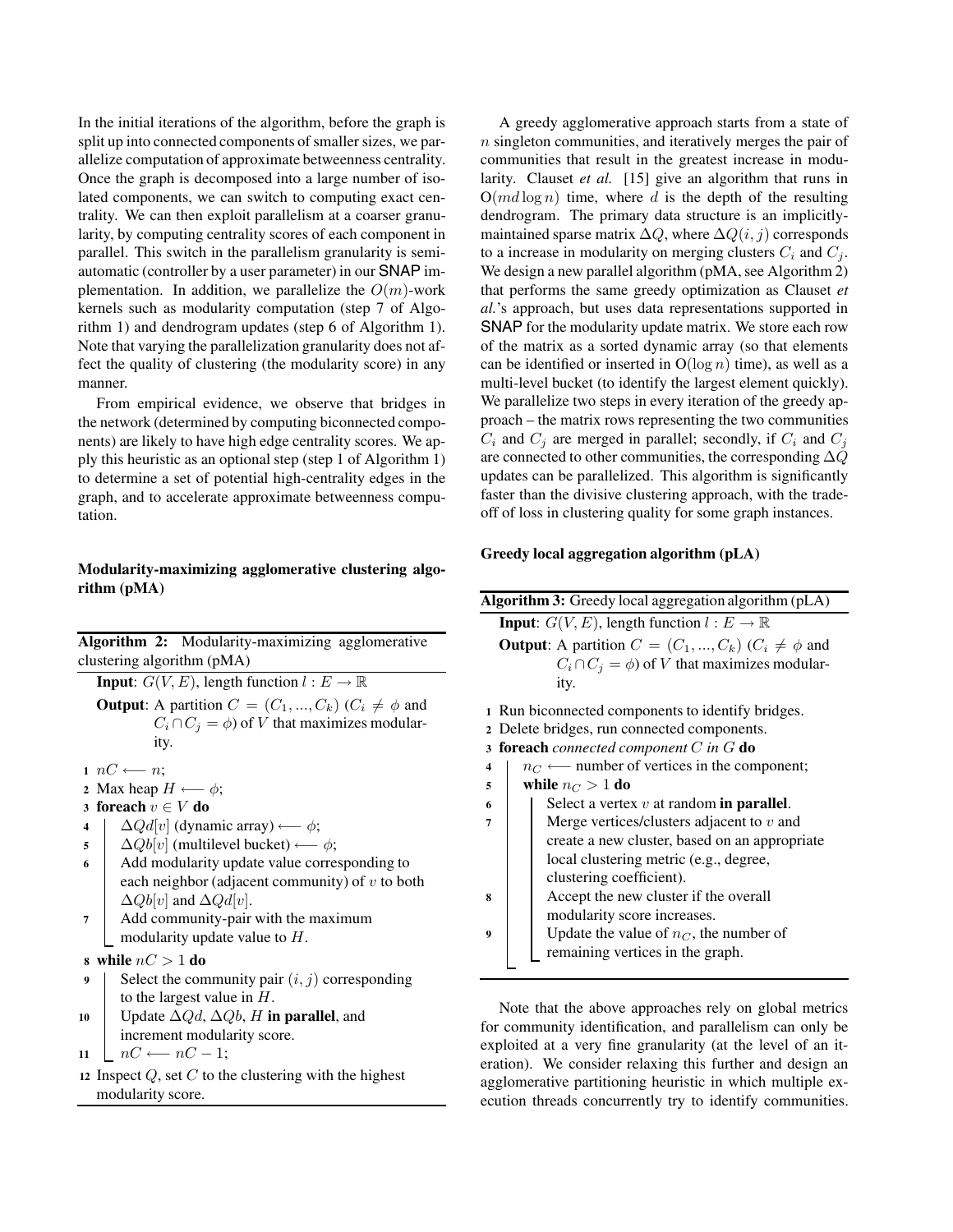The algorithm proceeds as follows. We first compute biconnected components to determine if the graph has any bridges. If it does, we remove bridge edges and run the connected components kernel. If this splits the graph into multiple isolated components, we run a greedy agglomerative clustering heuristic on each of these components, and finally amalgamate the clusters at the top level. Note that we still optimize for modularity. However, while doing agglomerative clustering, to avoid global synchronization after each iteration, we use a local measure such as degree or clustering coefficient to decide whether an edge needs to be added to a cluster. To initiate clustering, we need to pick a set of seed vertices – this can be done randomly, or obtained from a breadth-first ordering of the vertices. Vertices are greedily added to the clusters, and we exploit parallelism using the *path-limited search* paradigm discussed in the previous section. In practice, this heuristic performs well for networks with a pronounced community structure, and does not rely on any global centrality metrics.

## **5 Experiments and Performance Evaluation**

We evaluate the performance of the community identification heuristics on twelve different real-world network instances. In Table 2, we compare values of modularity obtained using our new approaches against the Girvan-Newman (GN) algorithm. We show results for six different networks, all of which have been used in previous studies (please see [36, 19] for sources). We also report the bestknown modularity score (higher scores indicate better community structure) for each network, obtained by either an exhaustive search, extremal optimization [19], or a simulated annealing-based technique. It should be noted that the approaches used to obtain the best-known modularity scores are computationally very expensive, and may only be applied to small networks. Table 2 shows that our divisive betweenness-based approach pBD performs extremely well in practice, and the modularity scores are comparable to GN. In fact, for the larger *E-mail* and *Key signing* networks, pBD outperforms GN. pMA and pLA, the faster agglomerative algorithms also perform favorably, with pLA giving a better partitioning for the *Karate* and *Key signing* networks.

The real benefit of our algorithms lies in the fact that they are significantly faster than existing approaches, and facilitate analysis of networks that were considered too large to be tractable. We now report execution time and parallel speedup on a multicore parallel system for several realworld graph instances. Table 3 lists a collection of smallworld networks gathered from diverse application domains: a protein-interaction network from computational biology, a citation network, a web crawl, and two social networks. We ignore edge directivity in the community detection algorithms. Our test platform for reporting parallel performance results in this paper is the Sun Fire T2000 server, with the Sun UltraSPARC T1 (Niagara) processor. This system has eight cores running at 1.0 GHz, each of which is four-way multithreaded. The cores share a 3 MB L2 cache, and the system has a main memory of 16 GB. We compile SNAP with the Sun C compiler v5.8 and the default optimization flags.

Figure 2 gives the execution time and relative speedup on the Sun Fire T2000, for community identification using our three parallel algorithms. The graph instance analyzed is *RMAT-SF*, a synthetic small-world network of 0.4 million vertices and 1.6 million edges. The computationallyexpensive divisive approximate betweenness approach is the slowest among the three (note that the execution time in Figure 3(a) is in the order of minutes), while pMA and pLA are comparable in execution time. On 32 threads, we achieve a parallel speedup of roughly 13, 9 and 12 for pBD, pMA, and pLA respectively. These performance results are along expected lines and follow the speedup trends displayed by the SNAP inner kernels such as graph traversal and approximate betweenness centrality [8].

In Figure 3(a), we compare the performance of pBD to the GN approach for the real-world networks listed in Table 3. pBD is faster than GN because of algorithmic differences (we compute approximate betweenness and incorporate additional small-world network optimizations to speed up the partitioning), and also due to the fact that that it is a parallel approach. Since these speedup factors are multiplicative, the overall performance improvement achieved is quite significant. For instance, for the web-crawl *NDwww*, the single-threaded run of pBD is nearly 26 times faster than an optimized implementation of GN using SNAP. This improvement, coupled with a parallel speedup of 13.2 on the Sun Fire T2000, results in an overall speedup of 343. The performance is consistently high across all the realworld networks. Note that the exact *algorithm engineering* speedup achieved depends on the topology of the network: it is comparatively lower for *PPI* as the network is small. For pMA and pLA, since we do not have a baseline heuristic to compare performance against, we just report the relative speedup on 32 threads for the different graph instances. pLA achieves a slightly higher speedup in most cases, while the running times are comparable.

Note that all three parallel algorithms require only  $O(m + n)$ -space, independent of the number of processors. While we report performance results for graphs with several millions of vertices and edges in this paper, the algorithms are scalable and can process graphs with even billions of entities.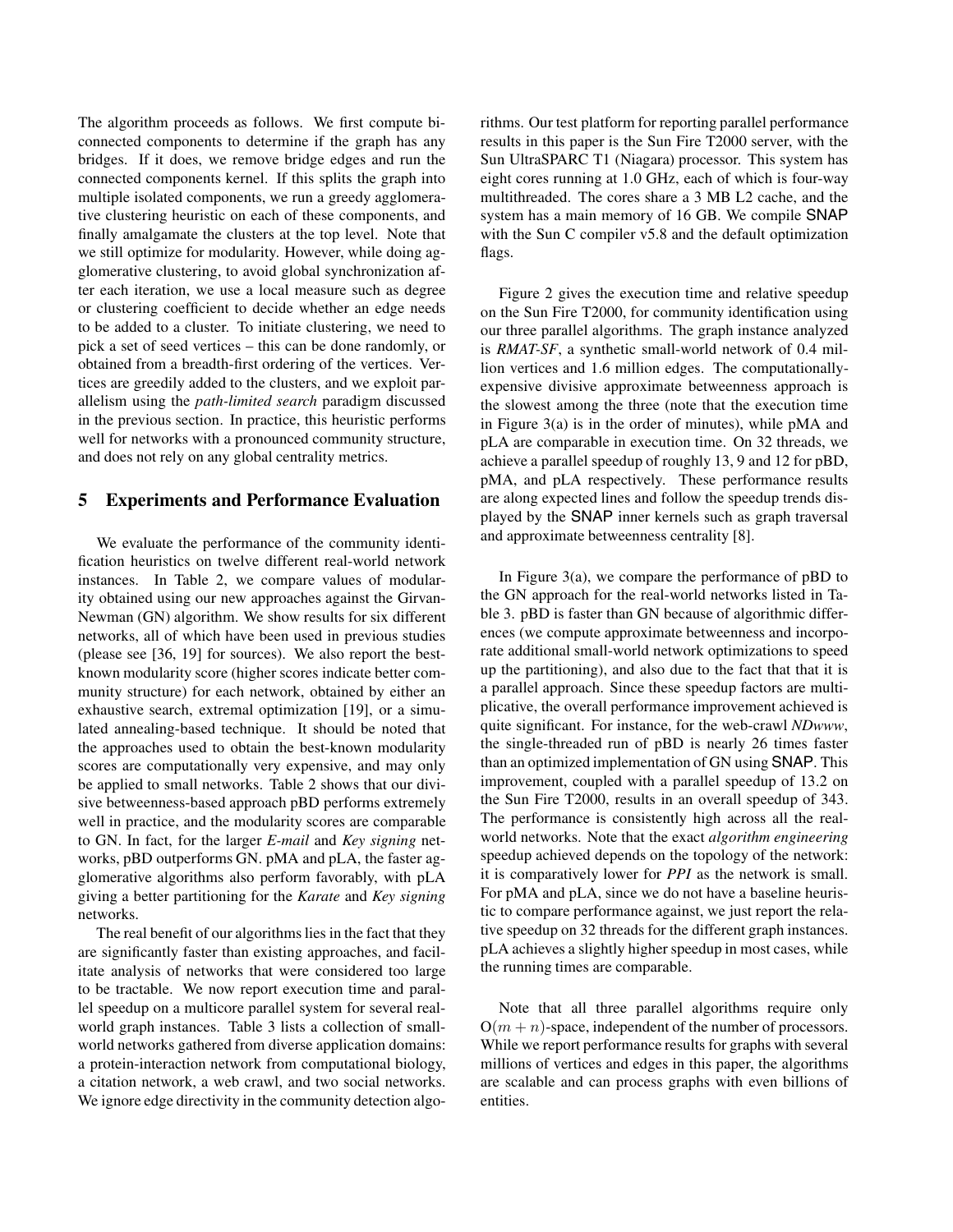

**Figure 2. Parallel performance (execution time and relative speedup on the Sun Fire T2000) of our three community detection algorithms, when applied to the** RMAT-SF **graph instance.**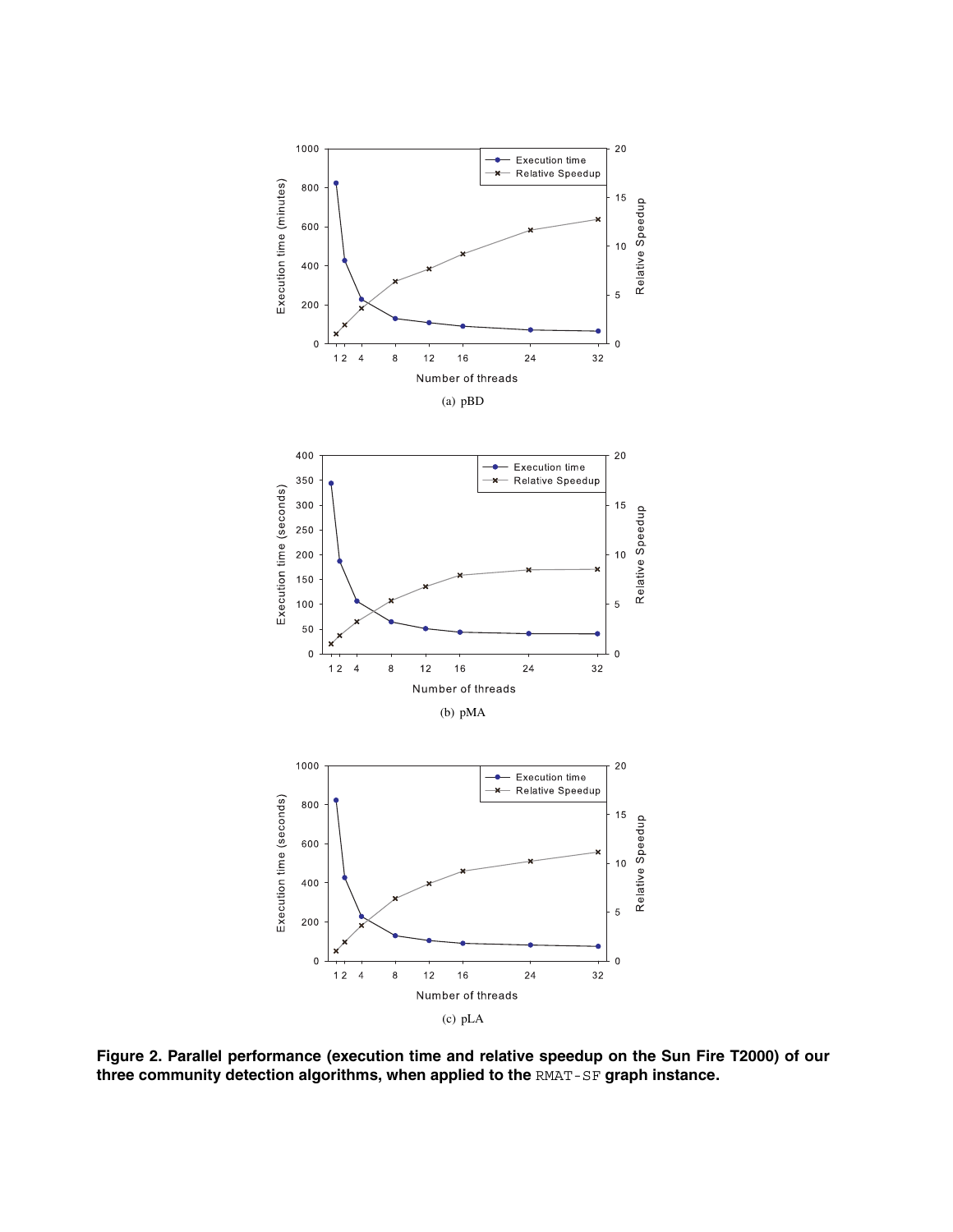|                 |                  | Modularity O |       |       |       |              |
|-----------------|------------------|--------------|-------|-------|-------|--------------|
| <b>Network</b>  | $\boldsymbol{n}$ | GN           | pBD   | pMA   | pLA   | Best known   |
| Karate          | 34               | 0.401        | 0.397 | 0.381 | 0.397 | $0.431$ [12] |
| Political books | 105              | 0.509        | 0.502 | 0.498 | 0.487 | $0.527$ [12] |
| Jazz musicians  | 198              | 0.405        | 0.405 | 0.439 | 0.398 | $0.445$ [19] |
| Metabolic       | 453              | 0.403        | 0.402 | 0.402 | 0.402 | $0.435$ [36] |
| $E$ -mail       | 1.133            | 0.532        | 0.547 | 0.494 | 0.487 | 0.574 [19]   |
| Key signing     | 10.680           | 0.816        | 0.846 | 0.733 | 0.794 | $0.855$ [36] |

**Table 2. A comparison of modularity scores achieved using the algorithms presented in this paper (pBD, pMA, pLA). GN corresponds to the Girvan-Newman edge-betweenness based algorithm. The best known modularity scores are determined either by an exhaustive search, or using non-greedy heuristics.**

| Label        | <b>Network</b>                      | $n_{\rm}$ | m          | Type       |
|--------------|-------------------------------------|-----------|------------|------------|
| PPI          | human protein interaction network   | 8,503     | 32.191     | undirected |
| Citations    | Citation network from KDD Cup 2003  | 27,400    | 352,504    | directed   |
| <b>DBLP</b>  | CS publication coauthorship network | 310,138   | 1,024,262  | undirected |
| <b>NDwww</b> | web-crawl (nd.edu)                  | 325,729   | 1,090,107  | directed   |
| Actor        | IMDB movie-actor network            | 392,400   | 31,788,592 | undirected |
| RMAT-SF      | synthetic small-world network       | 400,000   | 1,600,000  | undirected |

**Table 3. Small-world networks used in the experimental study**



**Figure 3. Speedup achieved by pBD over the GN algorithm due to algorithm engineering and parallelization (left), and parallel speedup achieved by pMA and pLA approaches (right) for several realworld graph instances. The bar labels indicates the ratio of execution time of GN to the running time of pBD.**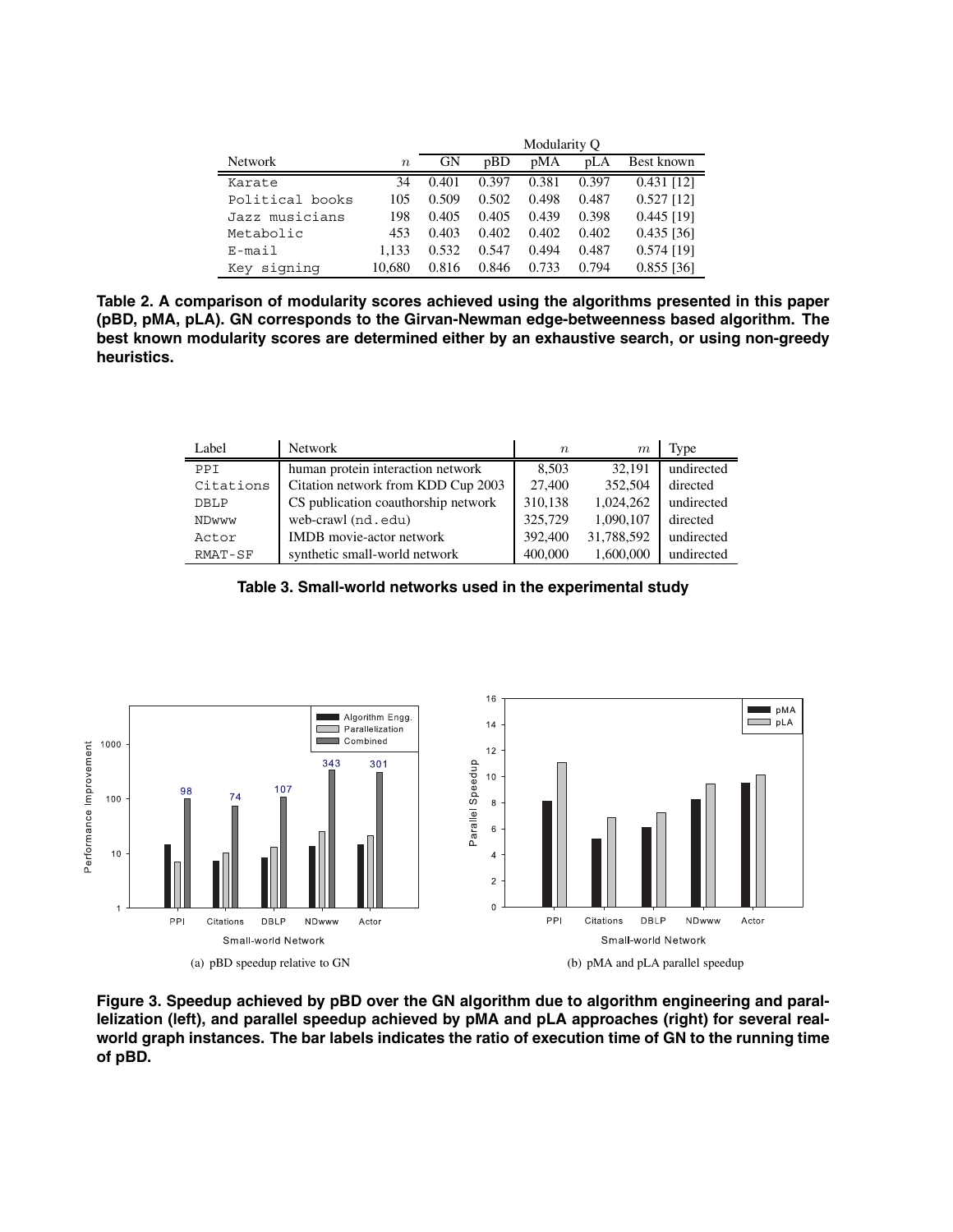# **6 Conclusions and Future Work**

This paper introduces SNAP, a parallel framework for large-scale network analysis. SNAP includes efficient parallel implementations of novel community structure identification algorithms, classical graph-theoretic kernels, topological indices that provide insight into the network structure, and preprocessing kernels for small-world graphs. To illustrate the capability of the SNAP framework, we detail the design, analysis and implemnentation of three novel parallel community identification algorithms. Further, we demonstrate that SNAP parallel approaches are two orders of magnitude faster than competing algorithms – this enables analysis of networks that were previously considered too large to be tractable. As part of ongoing work, we are designing new small-world network analysis kernels and incorporating existing techniques into SNAP. Our current focus is on support for spectral analysis of small-world networks, and efficient parallel implementations of spectral algorithms that optimize modularity. We intend to extend SNAP to support the topological analysis of dynamic networks.

#### **Acknowledgments**

This work was supported in part by NSF Grants CA-REER CCF-0611589, NSF DBI-0420513, ITR EF/BIO 03- 31654, IBM Faculty Fellowship and Microsoft Research grants, NASA grant NP-2005-07-375-HQ, and DARPA Contract NBCH30390004. We thank Nicolas Bitouze (ENS Cachan) for implementing the parallel greedy agglomeration algorithm, and Jon Berry and Bruce Hendrickson (Sandia National Laboratories) for discussions on large-scale graph problems.

# **References**

- [1] A. Abou-Rjeili and G. Karypis. Multilevel algorithms for partitioning power-law graphs. In *Proc. Int'l Parallel and Distributed Proc. Symp. (IPDPS 2006)*, Rhodes, Greece, Apr. 2006.
- [2] D. Ajwani, U. Meyer, and V. Osipov. Improved external memory BFS implementations. In *Proc. The 9th Workshop on Algorithm Engineering and Experiments (ALENEX)*, New Orleans, LA, Jan. 2007.
- [3] R. Albert and A.-L. Barabási. Statistical mechanics of complex networks. *Reviews of Modern Physics*, 74(1):47–97, 2002.
- [4] L. Amaral, A. Scala, M. Barthélémy, and H. Stanley. Classes of small-world networks. *Proc. National Academy of Sciences*, 97(21):11149–11152, 2000.
- [5] D. Bader and G. Cong. A fast, parallel spanning tree algorithm for symmetric multiprocessors (SMPs). *Journal of Parallel and Distributed Computing*, 65(9):994–1006, 2005.
- [6] D. Bader, G. Cong, and J. Feo. On the architectural requirements for efficient execution of graph algorithms. In *Proc. 34th Int'l Conf. on Parallel Processing (ICPP)*, Oslo, Norway, June 2005. IEEE Computer Society.
- [7] D. Bader, S. Kintali, K. Madduri, and M. Mihail. Approximating betweenness centrality. In *Proc. 5th Workshop on Algorithms and Models for the Web-Graph (WAW2007)*, Lecture Notes in Computer Science, San Diego, CA, December 2007. Springer-Verlag.
- [8] D. Bader and K. Madduri. Designing multithreaded algorithms for breadth-first search and st-connectivity on the Cray MTA-2. In *Proc. 35th Int'l Conf. on Parallel Processing (ICPP)*, Columbus, OH, Aug. 2006. IEEE Computer Society.
- [9] D. Bader and K. Madduri. Parallel algorithms for evaluating centrality indices in real-world networks. In *Proc. 35th Int'l Conf. on Parallel Processing (ICPP)*, Columbus, OH, Aug. 2006. IEEE Computer Society.
- [10] D. Bader and K. Madduri. A graph-theoretic analysis of the human protein interaction network using multicore parallel algorithms. In *Proc. 6th Workshop on High Performance Computational Biology (HiCOMB 2007)*, Long Beach, CA, March 2007.
- [11] V. Batagelj and A. Mrvar. Pajek program for large network analysis. *Connections*, 21(2):47–57, 1998.
- [12] U. Brandes, D. Delling, M. Gaertler, R. Görke, M. Höfer, Z. Nikoloski, and D. Wagner. On finding graph clusterings with maximum modularity. In *Proc. 33rd Intl. Workshop on Graph-Theoretic Concepts in CS (WG 2007)*, Dornburg, Germany, June 2007.
- [13] U. Brandes and T. Erlebach, editors. *Network Analysis: Methodological Foundations*, volume 3418 of *Lecture Notes in Computer Science*. Springer-Verlag, 2005.
- [14] U. Brandes, M. Gaertler, and D. Wagner. Engineering graph clustering: Models and experimental evaluation. *J. Exp. Algorithmics*, 12:1.1, 2007.
- [15] A. Clauset, M. Newman, and C. Moore. Finding community structure in very large networks. *Physical Review E*, 70:066111, 2004.
- [16] T. Coffman, S. Greenblatt, and S. Marcus. Graph-based technologies for intelligence analysis. *Communications of the ACM*, 47(3):45–47, 2004.
- [17] J. Crobak, J. Berry, K. Madduri, and D. Bader. Advanced shortest path algorithms on a massively-multithreaded architecture. In *Proc. Workshop on Multithreaded Architectures and Applications*, Long Beach, CA, March 2007.
- [18] A. Dasgupta, J. Hopcroft, and F. McSherry. Spectral analysis of random graphs with skewed degree distributions. In *Proc. 45th Ann. IEEE Symp. on Found. of Comp. Sci. (FOCS'04)*, pages 602–610, Washington, DC, USA, 2004. IEEE Computer Society.
- [19] J. Duch and A. Arenas. Community detection in complex networks using extremal optimization. *Physical Review E*, 72:027104, 2005.
- [20] L. Freeman. A set of measures of centrality based on betweenness. *Sociometry*, 40(1):35–41, 1977.
- [21] M. Girvan and M. Newman. Community structure in social and biological networks. *Proc. National Academy of Sciences*, 99(12):7821–7826, 2002.